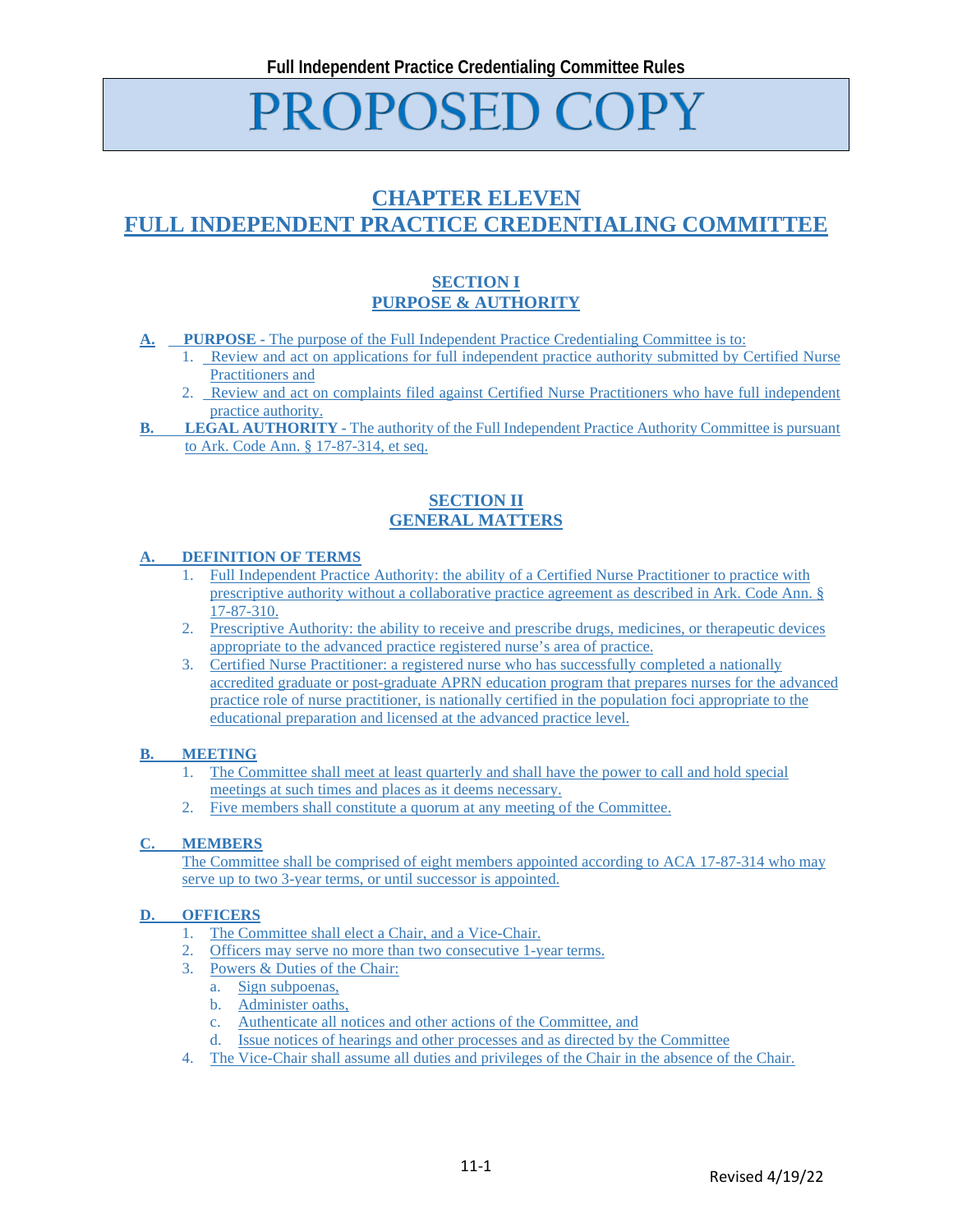# **PROPOSED COPY**

## **E. DUTIES**

- Review all applications, initial or renewal, for full independent practice authority submitted by Certified Nurse Practitioners licensed by the Arkansas State Board of Nursing.
- 2. Approve or deny applications for full independent practice authority.
	- a. All actions shall be provided, in writing, to the applicant.
	- b. Denial of an application shall include the reason(s) for denial.
- 3. Review complaints filed in writing against Certified Nurse Practitioners with full independent practice authority.
	- a. The Committee shall review complaints against Certified Nurse Practitioners who hold a certificate of full independent practice authority.
	- b. The Committee may take action, suspend or revoke the certificate for full independent practice authority based on the complaint; however, the Committee may not take action against the nursing license of a certified nurse practitioner.
	- c. All complaints and actions shall be reported to the Arkansas State Board of Nursing.

#### **F. HEARINGS**

- 1. Hearings will be conducted when the Committee takes action to suspend or revoke the certificate of full independent practice authority.
- 2. Hearings will be conducted according to the Arkansas Administrative Procedures Act.
- 3. The Certified Nurse Practitioner will be provided ten (10) days' notice, in writing, to appear before the Full Independent Practice Credentialing Committee.

#### **G. APPEAL**

If a Certified Nurse Practitioner's certificate of full independent practice authority is denied, suspended, or revoked they may appeal the action of the Committee under the Arkansas Administrative Procedure Act, §25-15-201.

#### **F. REPORTS**

A quarterly report will be provided to the Senate Committee on Public Health, Welfare and Labor and the House Committee on Public Health, Welfare and Labor. The report will contain, at a minimum, the number of applicants approved and denied a certificate of independent practice authority.

#### **SECTION III**

# **QUALIFICATIONS FOR FULL INDEPENDENT PRACTICE AUTHORITY**

#### **A. INITIAL**

- 1. Submission of an application for full independent practice authority.
- 2. Submission of three (3) letters one (1) letter of recommendation.
- 3. Hold an active unencumbered Arkansas Certified Nurse Practitioner license.
- 4. Hold an unencumbered prescriptive authority certificate or equivalent in the state of licensure.
- 5. Submission of a notarized affidavit attesting to the number of clinical practice hours.
- 6. Submission of an affidavit from the collaborating physician(s) attesting the Certified Nurse Practitioner has practiced a minimum of 6,240 hours under a collaborative practice agreement.
	- In the event a collaborating physician has died, become disabled, retired, relocated to another state, or in the event of any other circumstance that inhibits the ability of the nurse practitioner from obtaining an affidavit, the nurse practitioner may submit other evidence of meeting the qualifications for full independent practice along with an affidavit signed by the nurse practitioner. The burden shall be on the nurse practitioner to provide sufficient evidence to support the nurse practitioner's inability to obtain an affidavit from a collaborating physician.